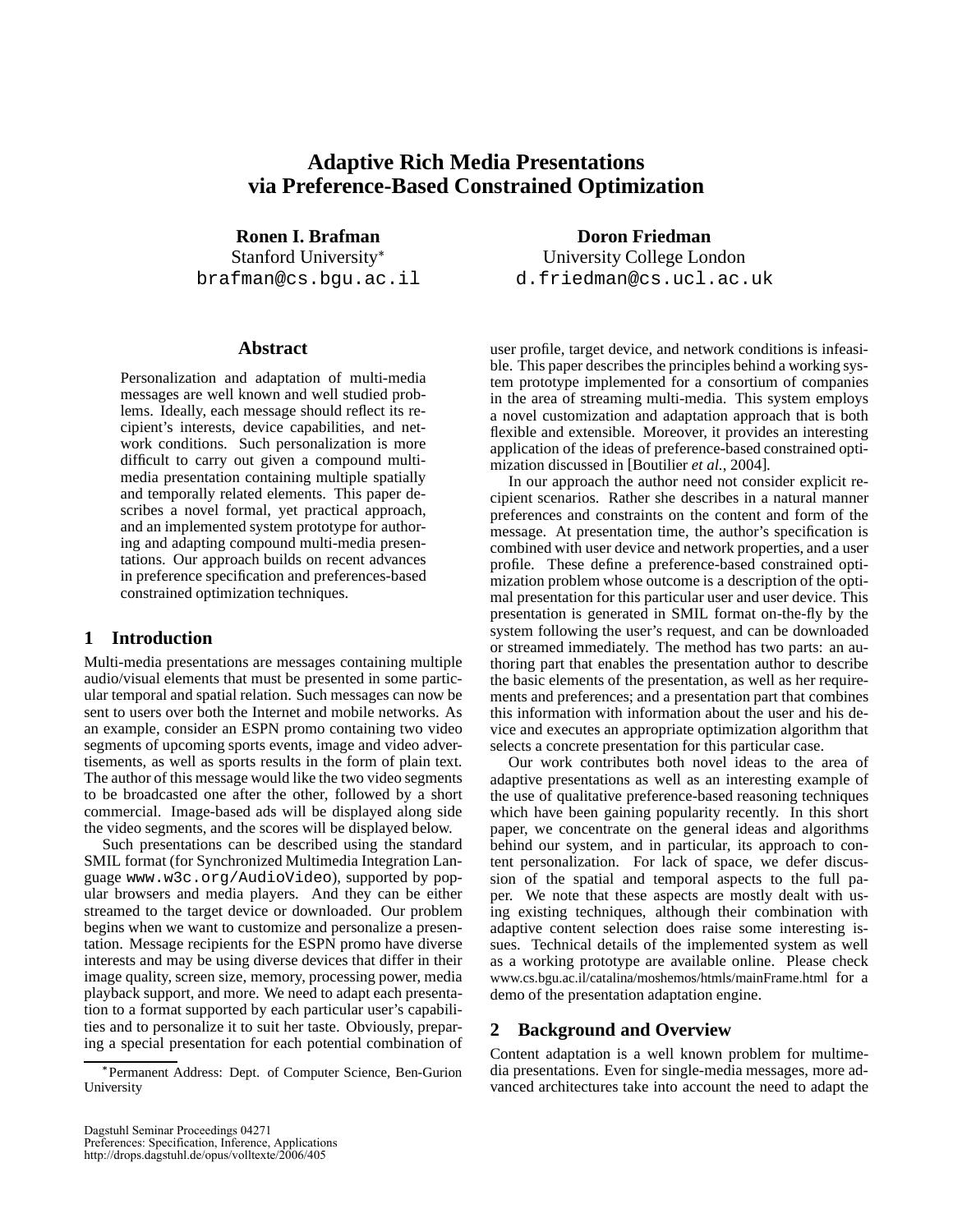particular video/audio/image format to one supported by the end-user's device and may utilize transcoders that can take into account the bandwidth of the user's connection (e.g., see www.strimm.org). But ideally, not only the message format should be adapted, but the actual content, too. This is often referred to as *content personalization*, a specific form of adaptation that has received wide attention in the literature (e.g., see [Riecken, 2000]). Personalization and adaptation of compound rich-media is more problematic. The choice of one element may affect that of other elements  $-$  e.g., if we have a large video file, then we may have a problem delivering it simultaneously with another media file, such as an audio file. Similarly, if we choose to display one image, then we have less screen space to display another image simultaneously. And if we select particular content for one media component, it may affect the desirable content of other components. Thus, the nature of the end-user's device and his network connection constrain the type of presentations that we can display. Moreover, these properties are known only at message presentation time, not at authoring time. If we combine these constraints with the desire to personalize the message based on a user profile, we are faced with a non-trivial problem.

SMIL [SMIL, 2001] is the most popular format for synchronized presentations. SMIL 1.0 specifies a set of *content modules* that let the author control the content of the presentation based on parameters such as bit-rate, CPU, and language. Control is achieved by allowing the presentation of an element to be conditional on the value of these parameters. SMIL 2.0 has added to these capabilities the ability of the author to specify additional customized attributes beyond the standard attributes. SMIL's conditional primitives provide important flexibility to authors, but they are still limited: the choice of whether to display one element is individual and independent of other choices. This is the core of the problem we try to address. For instance, a device's buffer size or screen size imposes a global constraint on the whole presentation, not on a single element of it.

A number of multimedia authoring systems attempt to address this problem (see [Brusilovsky, 1996] for a survey of adaptive hyper-media). [Boll *et al.*, 1999] describe a system supporting cross-media adaptation, i.e., media elements, or entire multimedia presentation fragments, can be replaced by other fragments of a different type. A rich semantic model is used to identify adequate substitutions, and a strong underlying multimedia database that can address these semantic issues is required. Adaptation consists of filtering semantically inadequate options. Madeus [Jourdan *et al.*, 1998] uses a temporal constraint-based approach to specify allowable media element combinations. The Cuypers system [van Ossenbruggen *et al.*, 2001] uses more sophisticated constraintprogramming techniques, as well as higher level semantic specifications. All these systems require a rich semantic model and do not differentiate explicitly between different presentations that satisfy their constraints.

In this paper, we propose a flexible approach that views presentation adaptation as a preference-based constrained optimization problem. Our approach is modular, flexible, and pragmatic, and can be used as a basis for supporting even more complex settings, such as live feeds. It is much more akin to the process of specifying a SMIL presentation than the above systems – in fact, it can be viewed as specifying a flexible SMIL template. The basic idea is for the author to specify a set of possible media elements and a number of possible instantiations for each such element. This defines the space of potential presentations. Now, the author specifies a preference model over this space of possible presentations using a simple language, and can state some hard constraints as well. At presentation time, the author's preference model and constraints are combined with constraints on which the author has no control: the basic capabilities of the device, the network conditions at the time of delivery, and the user's profile (e.g., age, gender, income, past choices). Together, the preferences and the constraints pose a preference-based constrained optimization problem. Its solution is the best feasible presentation (from the author's point of view) for this particular user. Thus, our approach lets the author bias the adaptation process. Moreover, the authoring process is relatively simple, requires no special semantic data, $^2$  and is easy to master.

Our work presents a sophisticated extension of the work on static adaptive documents in [Brafman *et al.*, 2004; Gudes *et al.*, 2002] that addresses three new issues: (1) The need to handle complex constraints, requiring the introduction of constrained optimization techniques, as opposed to the simple unconstrained optimization used there; (2) A richer specification language; and (3) The ability to handle media elements with diverse durations and temporal constraints which do not arise in the case of static web-pages and documents discussed in the above applications.

Viewing content adaptation as constrained optimization is useful only if we can provide: a simple way for the author to specify her presentation, and an algorithm for performing constrained optimization given such a representation. To specify preferences, we the language of TCP-nets [Brafman and Domshlak, 2002]. This language supports an efficient constrained optimization algorithm.

Two other other related systems use preferential reasoning. SUPPLE [Gajos and Weld, 2004] is a system for automatically generating user interfaces. This problem is cast as a constrained optimization problem aimed at reducing user effort. P-news [Wang *et al.*, 2004] uses rich qualitative information to make choices regarding news dissemination of MPEG-7 content, taking into account end-user device in selecting content form.

# **3 Specifying Presentations**

To prepare a presentation, an author first selects the basic presentation elements and their possible respective content options. This defines a set of possible presentations. Next, she defines a preference-order over this space of possible presentations using an appropriate set of preference statements – the preference language. Constraints can be introduced as well (e.g., "no two ads for the same company"), indicating which of the possible presentations are unacceptable. We explain this process in Section 3.1. In section 3.2, we examine more closely our preference language and the graphical structure it

<sup>&</sup>lt;sup>1</sup>See [van Ossenbruggen *et al.*, 2003] for a comprehensive analysis of formats for time-based, media-centric presentations.

 ${}^{2}$ A semantic model specified using constraints can be integrated into our approach naturally.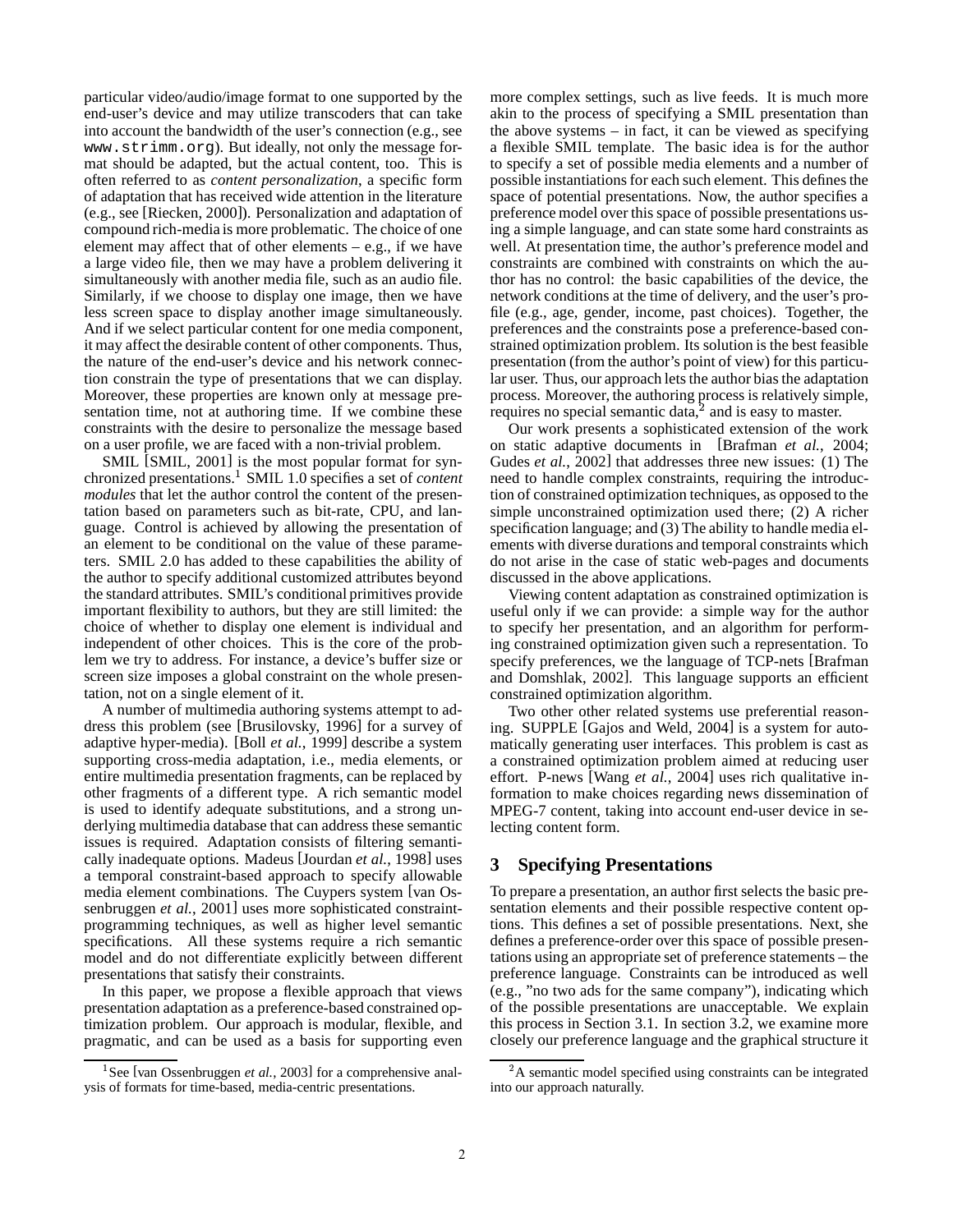induces – called called a TCP-net. We illustrate these ideas with the ESPN promo example in Section 3.3.

#### **3.1 Possible Presentations and Preferences**

Consider the ESPN promo. It consists of three consecutive parts. Each part consists of a main video segment, two images, and running text. The running text element is constant in all stages. Thus, altogether, we have 10 different media elements. For each element, there are multiple choices. For instance, the first video segment could describe an upcoming broadcast of a football, baseball, or basketball game, and each such content choice may come in different quality levels (e.g., frame-per-second rate) and format. For each ad, we have multiple options too. Thus, the potential set of concrete presentations is large.

To model this, we associate a variable with each content element  $-$  let  $V$  denote the set of these variables. The set of different options for the content of element  $v$  constitutes the variable's domain, denoted  $\mathcal{D}(v)$ . These options can differ both in their content and their quality. A distinguished null value can denote the choice of not presenting the element at all. The Cartesian product of the variables' domains corresponds to the set of all possible presentation content choices. We use  $\mathcal O$  to denote the set of all these options, i.e.,  $\mathcal{O} = \times_{v \in V} \mathcal{D}(v)$ . Each element of  $\mathcal O$  provides a concrete choice of components, but can give rise to *multiple* presentations that differ in the timing and layout of these components.

In addition to the presentation variables, it is desirable to include in  $V$  additional variables that denote properties such as: user profile aspects, network parameters, and user device parameters. While we cannot influence their value, they do affect our preference over presentation element choices and participate in related constraints. For instance, personalization can be achieved by conditioning the values of content variables on user properties.

Having specified the set of possible presentation content, the author's next step is to provide information that will bias the choice of which particular presentation the user is actually provided with. Formally, our goal is to specify a preference order over  $\mathcal{O}$ , the set of possible presentations, based on which we will select the best feasible presentation given each user request. This specification should be based on simple and intuitive statements, so that novice users could design presentations easily and quickly. There are two types of preference information people find natural to express: (1) statements of relative importance of different variables, e.g., "The sports video is more important than the commercial." We take such statements to mean that if we must compromise on the choice of the sports video or the commercial (e.g., because of bandwidth limitations) we prefer to compromise on the choice of commercial; (2) statements of (conditional) preference over values of a variable. For instance, a statement like "For young male users, we prefer the football video over the bowling video," can be used for personalization. The statement "If the video segment is a football game, I prefer the Budweiser ad, and if it is ice-skating, I prefer the Pepsi ad" expresses the fact that the author's preferred ad depends on the choice of video. Thus, when comparing between two *similar* presentations featuring a football game in their main video segment the author prefers the one with the Budweiser

ad. Our system takes as input both relative-importance statements and conditional preferences statements.

Finally, the presentation author also specifies a set of constraints. These could be content constraints, such as: "Ads for alcoholic beverages cannot be shown to users under 18." But they can also be temporal and spatial constraints. For example: "The commercial starts immediately following the end of the video"; "The two ads are displayed at the same time"; "Ad1 and Ad2 should have the same size"; "The width of Ad1 should be twice its height"; "Ad1 should be centered above Ad2", etc. Note that preference information is allowed only with respect to content choices, and not with respect to temporal and spatial properties. On the latter we allow only constraints. These constraints indirectly limit the set of content options because, e.g., we may not be able to find appropriate layouts for certain content combinations. As noted earlier, we mostly ignore layout and timing issues in this short version. They are reasoned about using standard techniques such as linear programming.

In general, constraints are specified separately from the preferences, using a standard syntax. To specify temporal and spatial constraints, the author refers to distinguished variables denoting the start and end time of each element, as well as bottom-left and top-right positions. This decoupled approach is convenient because we can add additional device and network constraints later on, at presentation time, without affecting the preference information.

#### **3.2 TCP-Nets**

The preference specification language we use consists of (conditional) relative importance statements and (conditional) value preferences. Such statements can be depicted in a graphical manner using a formalism called TCP-nets [Brafman and Domshlak, 2002]. TCP-nets can be used both as an input tool or simply as an internal representation of preference statements provided by the user directly or by means of an appropriate interface. Their graphical structure plays an important role in analyzing the information in such statements and its consistency, and in the constrained optimization process. We use the semantics of TCP-nets, explained below, to interpret the meaning of the author's preference statements.

TCP-nets are an annotated directed graph. The nodes of the graph correspond to the variables of interest (i.e., the elements of V). Each node is annotated with a table describing the author's preference over the different values of the variable associated with this node. Edges describe preferential dependencies and the relative importance of variables.

TCP-nets have three edge types. The first type of (directed) edge captures preferential dependence, i.e., an edge from  $X$  to  $Y$  implies that the user has different preferences over values of  $X$  given different values of  $Y$ . The second (directed) edge type captures relative importance relations. Existence of such an edge from  $X$  to  $Y$  implies that  $X$  is more important than  $Y$ . The third (undirected) edge type captures conditional importance relations, i.e., importance relations that hold only when certain other variables have particular values. For example, a good choice of ad in the ESPN promo is more important than a good choice of video segment only when the user is an affluent male in his 40's.

<sup>&</sup>lt;sup>3</sup>We allow conditional relative importance statements, too.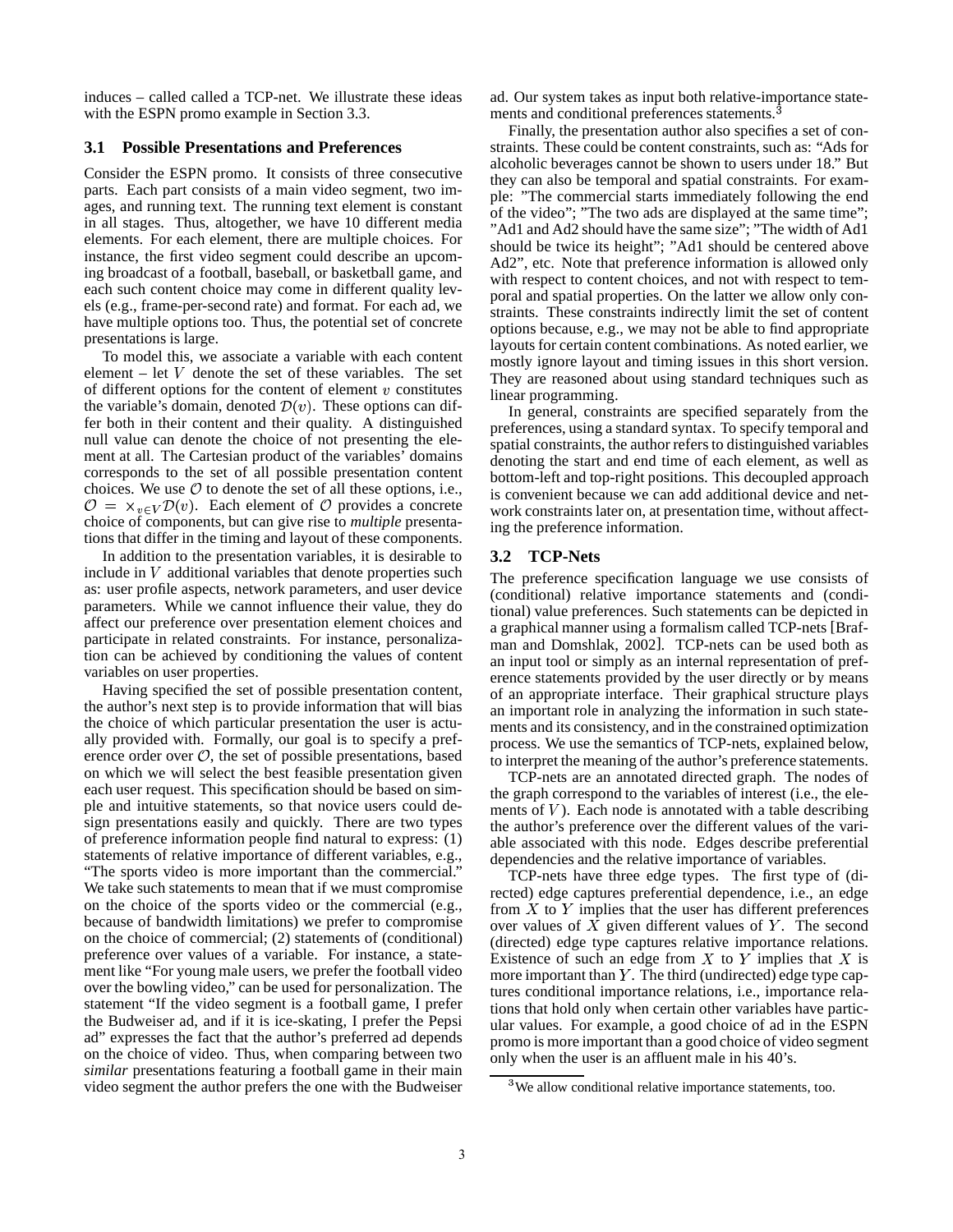

Figure 1: Illustrations for Example 1.

Each node X in a TCP-net is annotated with a *conditional preference table*. This table contains the author's preference order over  $\mathcal{D}(X)$  for every possible value assignment to the parents of X (denoted  $Pa(X)$ ). In addition, each undirected edge is annotated with a *conditional importance table* (CIT). The CIT associated with the edge  $(X, Y)$  describes the relative importance of  $X$  and  $Y$  given the values of the conditioning variables.

**Example 1** *In Figure 1 we see a TCP-net over five binary variables A*, *B*, *C*, *D*, and *E*. Standard directed edges in *this graph capture preferential dependence; double directed edges capture relative importance relations; undirected edges capture conditional relative importance;*  $\rightarrow$  *denotes prefer*ence over variable values; and  $\triangleright$  denotes variable impor*tance. The graph shows that the preferences over the values of depend on 's value, and those of and depend on 's value. These dependencies follow from the presence of conditional-preference edges from A* to *B* and from *B* to *C* and to D. The actual preferences are provided in the associ*ated table. For example, when is* true*, we also prefer that will be* true*. Additionally, there is an importance edge connecting B* and *E*. This indicates that the value of *B* is more *important to us than that of . Finally, there is an undirected* edge between C and D. This indicates a conditional impor*tance relation between these variables. Thus, sometimes is more important than D, and sometimes D is more important than*  $C$ . The relative importance of  $C$  and  $D$  is conditioned *on the assignment to B and E, and this information is annotated on the edge from C to D. The precise dependence is shown in the associated conditional-importance table. For instance, we see that when B* and *E* are assigned be or be,  $\overrightarrow{b}$  bot *then*  $D$  *is more important than*  $C$ *. When*  $B$  *and*  $E$  *are assigned , is more important than . Note that although we used binary variables for simplicity, there is no such restriction in the theory.*

A TCP-net specifies a *partial* order over the set of possible variable assignments. This means that not all pairs of assignments are comparable. The statements embodied in a TCP-net are intuitive, but subtle issues in their interpretation require that we clearly define the preference relation induced by the conditional preference tables, the importance relations, and the conditional importance relations. The transitive closure of the union of these preference relations yields the partial order induced by the whole TCP-net.

Conditional preference tables tell us which values of a variable are preferred and under what conditions. This information is interpreted under the *ceteris paribus* semantics as follows: the conditional preference table of variable  $X$  specifies the relation between any two complete assignments, o and  $o'$ , that differ *only* in the value of  $\overline{X}$ . To compare  $o$  and  $o'$  we examine X's table and check which one of them assigns  $X$  a more preferred value. This depends on the value of  $Pa(X)$ , which must be identical in both  $o$  and  $o'$ .

For example, according to Figure 1,  $\bar{a}b\bar{c}de$  is preferred to  $\bar{a}bcde$  because  $\bar{c}$  is preferred to c given b, and the other attributes have identical values in both outcomes.

Importance relations provide similar information. When  $X$  is more important than  $Y$ , we can compare any two outcomes o and  $o'$  that differ in the value of X and Y only, o is better than  $o'$  if  $o$  assigns  $X$ , the more important variable, a better value than  $o'$  assigns to  $Y$ .

Conditional importance provides similar information but in a more restricted context, i.e., when the selected set has the appropriate value. For example, according to Figure 1,  $abc d\bar{e}$  is better than  $abcde$  because  $B$  is more important than  $E$ . Thus, it is better to get a less preferred value of  $E$ , as in  $abc d\bar{e}$  than a less preferred value of  $B$ , as in  $abcde$ , all else being equal. Similarly,  $abc d\bar{e}$  is better than  $ab\bar{e}d\bar{e}$  because  $C$ is more important than D given  $b\bar{e}$ . Thus, it is more important to get the preferred value for  $C$  than for  $D$ , all else being equal. On the other hand, we cannot compare  $abcd\bar{e}$  with  $ab\bar{c}d\bar{e}$  directly, since we don't have an explicit importance relation between C and D when B and E are assigned  $b\bar{e}$ .

A formal definition of TCP-nets appears in [Brafman and Domshlak, 2002]. Here we note that not all sets of preference statements are representable as TCP-nets, nor are all TCPnets consistent. We restrict ourselves to the class of *conditionally acyclic* TCP-nets, which are always consistent. This property, which can be verified by the authoring tool.

#### **3.3 Defining an ESPN Promo**

 $b^{\theta}$ , both have the same domain, containing ads for Nike, Adidas, We now look at how we could model the ESPN promo using a TCP-net. We simplify it by assuming 4 basic elements only: *video, scores, ad1, ad2*. One variable will correspond to each element. In addition to the presentation elements, we have variables denoting: user's gender and nationality. The variable domains are as follows: *Video* has two possible values *football* and *soccer*, and each can be displayed at two quality levels: high and low. The high level requires bandwidth of 56Kbs, and the low level requires 30Kbs. *Ad1* and *ad2* Pepsi, Tuborg, and Budweiser. Each image has two possible formats: JPEG and GIF. GIF files are 4KB each, JPEG files are 40KB. Finally, the *scores* are 20KB each and in SMIL format. Content options include: *sports news, general news, basketball scores, baseball scores, and none*.

> Next, we need to specify preferences over the choice of content. We start with preferences over the values of variables. For the video, if the user is an American male, football is preferred, otherwise, soccer. For ad1, the preference is for Nike and Adidas over the drinks, and for ad2 the other way around. The actual ranking depends on whether the user is European or American and on the user's gender (e.g., Tuborg for Europeans, Pepsi for females, etc.). In addition, there is a constraint that states that the two images should not be the same. Regarding the scores, for European males we pre-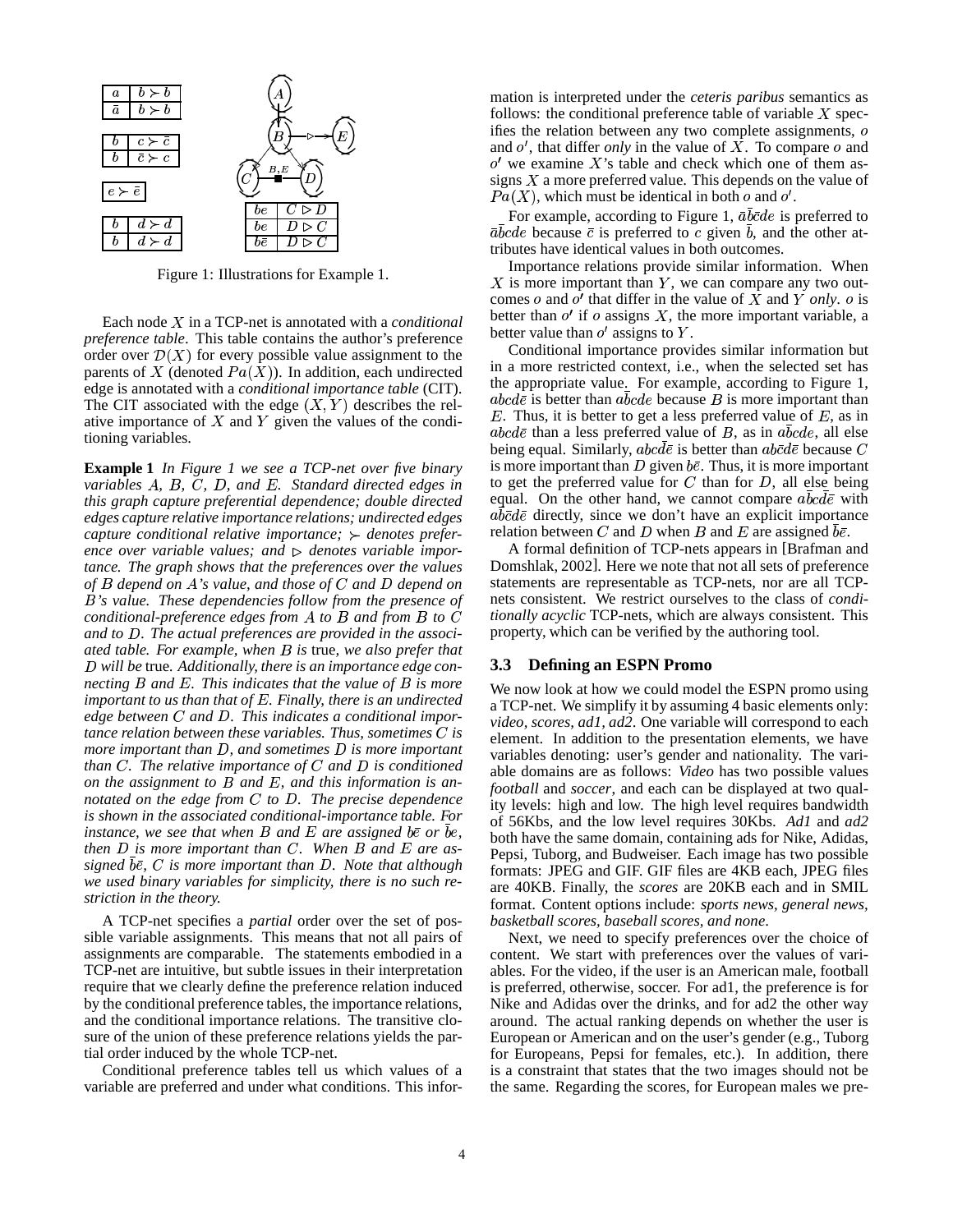

Figure 2: A TCP-Net for ESPN promo.  $a, e, m, f$  stand for American European, male, and female, respectively.

fer basketball scores, sports news, general news, no scores, and baseball scores. The preferences are shown in Figure 2. Throughout, we prefer higher quality options to lower quality options and JPEG to GIF, but content is more important than quality. Thus, for American males, a low quality football segment is preferred to a high quality soccer segment. Finally, importance relations must be specified. The video is most important, next is ad1, then ad2, and finally the scores. However, for European females, the scores are more important than ad2. This information is expressed in Figure 2 (with the quality alternatives omitted).

Let's consider a few simple illustrative scenarios demonstrating how these preferences affect the chosen presentation. Consider a European female viewing the presentation on her PC with an ADSL connection. Her PC supports both image formats. This viewer is practically unconstrained, and thus we can supply her with the optimal presentation for a European female: a soccer video together with Nike and Pepsi ads, and news. Suppose that our user now works with a mobile phone. Her bandwidth and buffer size limit the amount of information that can be stored on and transmitted to her device. Suppose that we cannot display high-quality video together with scores. Since the video is more important, the scores will be dropped (i.e., assigned a "don't present" value). Next, suppose that the user is working in off-line mode, and the whole presentation must be downloaded into her buffer. Thus, the sum of the sizes of the components must not exceed the size of the buffer. For instance, if there is no room for two JPEG images, *ad2* will be a GIF image. We explain how these solutions are actually computed in the next section.

As you can see, it is easy to add more complex dependencies. Constraints can be added as well, e.g., disallow ads for competing companies. Moreover, although the preference and importance tables in our example are completely specified, partially specified tables are acceptable, and the author may choose to ignore certain contexts. Our optimization algorithm works with such partially specified tables, although, naturally, with less preference information, fewer pairs of presentations are comparable.

# **4 Adapting Presentations**

Having described the author's presentation preferences, we move to the actual generation of the presentation. This process is initiated by the presentation service provider following a viewing request from a customer. We assume this request contains information about the user and/or the user's device. Such capability-exchange protocols are standard now. At this point, we need to quickly compute an optimal presentation for this user, i.e., the best presentation (according to the author's preference order) among those that meet the constraints imposed by the user's device, network conditions, etc. Because we have a partial order over presentations, we may have a number of such (Pareto) optimal presentations, and any one of them will do. The rest of this section explains how we compute a Pareto optimal presentation.

A naive approach for solving various problems, including constraint satisfaction problems, is Generate & Test. We generate solutions in some systematic manner, and test each solution to see whether it satisfies the constraints. If it does, we can return it as a solution. Generate & Test is inadequate for optimization problems such as ours because we have no reason to believe that the first solution generated is optimal. A conceptually simple, but computationally taxing extension would be to generate all possible solutions to the constraint satisfaction problem, and then compare them. A much better approach, though one that is not always feasible, would be Ordered Generate & Test (OG&T). Here, solutions are generated in a non-increasing manner, i.e., no solution can be better than a solution generated earlier. (Solutions could be incomparable, though). Given such an ordering, the first solution obtained is, indeed, an optimal one; that is, no solution generated in the future will be better.

Fortunately, it is relatively easy to generate a nonincreasing sequence of solutions (i.e., elements  $o \in \mathcal{O}$ ) for conditionally acyclic TCP-nets. To generate such a sequence of presentations, we must build a tree whose nodes correspond to partial assignments. In particular, the root node corresponds to an empty assignment, and each leaf node corresponds to a complete assignment (i.e., a complete specification of presentation content, in our case). This is the standard search tree one constructs when solving constraint satisfaction problems (CSPs) in a systematic fashion: all children of a node extend its assignment by assigning one additional, identical variable. Each child corresponds to a distinct value for this additional variable.

Our construction must adhere to the following guidelines: a variable *v* can be assigned only *after* the following nodes have been assigned (1) all of  $v$ 's parents in the TCP-net; (2) Any node that conditions a relative importance relation in which  $v$  is involved; (3) any variable that is more important than  $v$  given the current assignment. The fact that we are dealing with conditionally acyclic TCP-nets ensures that we can satisfy these conditions. In addition, the children of each node must be ordered from left to right according to the preference